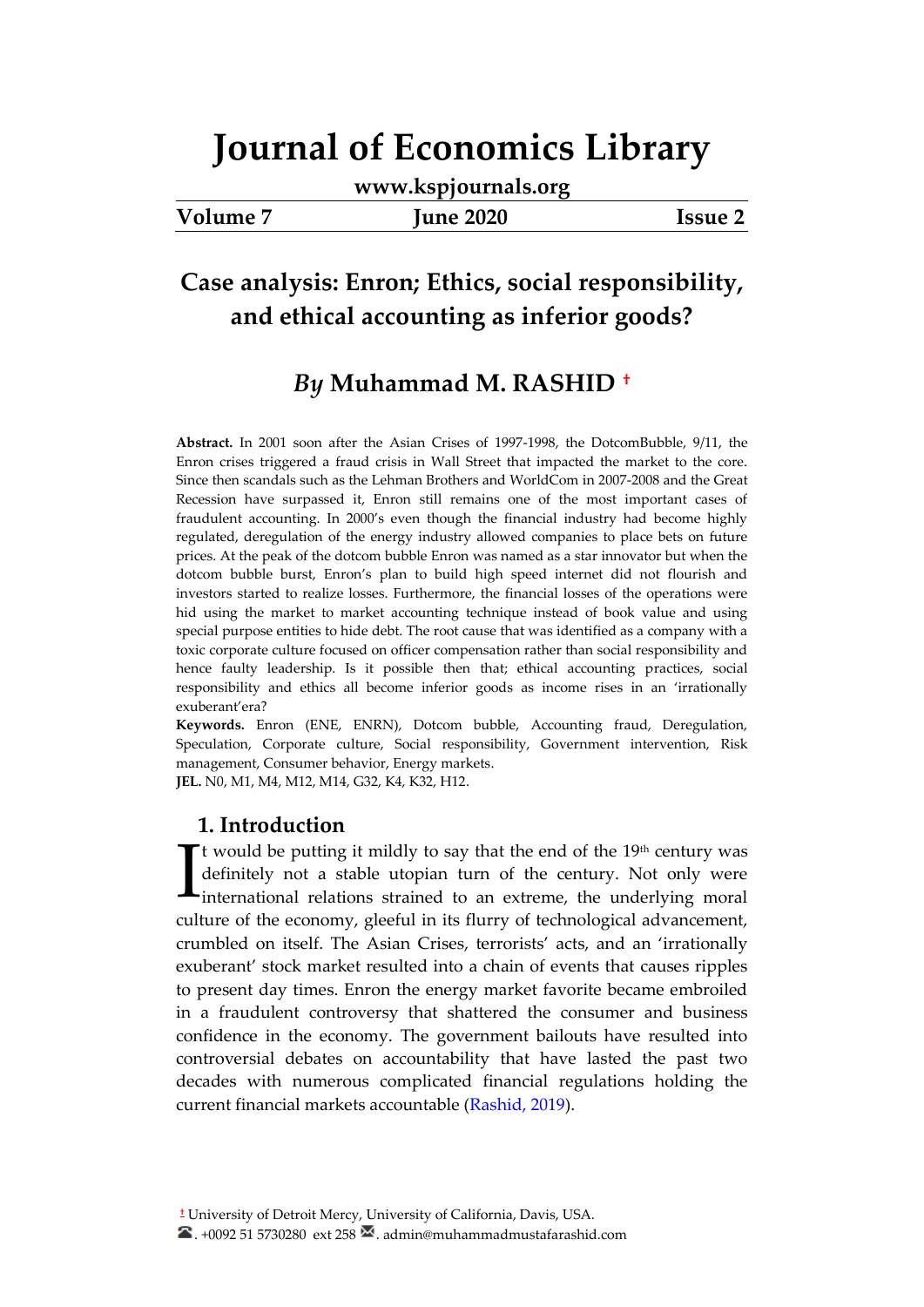Journal of Economics Library



**Figure 1.** *GDP Growth Rate 1995-2020* **Source:** Trading Economics; [\[Retrieved from\]](https://tradingeconomics.com/united-states/gdp-growth).

### **2. Literature review**

2.1. The Wall Street darling

Enron was born a merger between two gas pipeline companies in 1985, providing natural gas related goods and services throughout the US. By 2001 Enron was ranked a  $7<sup>th</sup>$  largest 500 fortune company showing an exponential growth in revenue an increase from \$31 billion to \$100 billion between 1998-2000. In later years it was reported that the claimed \$979 million net income that year was really \$42 million. Furthermore, instead of the cash flow being positive a \$3 billion, in reality it was a negative \$154 million.



**Figure 2.** *NASDAQ 1995-2005*

**Source:** Index Data,Constructed from Yahoo! Historical Data Sets. [\[Retrieved from\]](https://finance.yahoo.com/quote/%5EIXIC/history?p=%5EIXIC).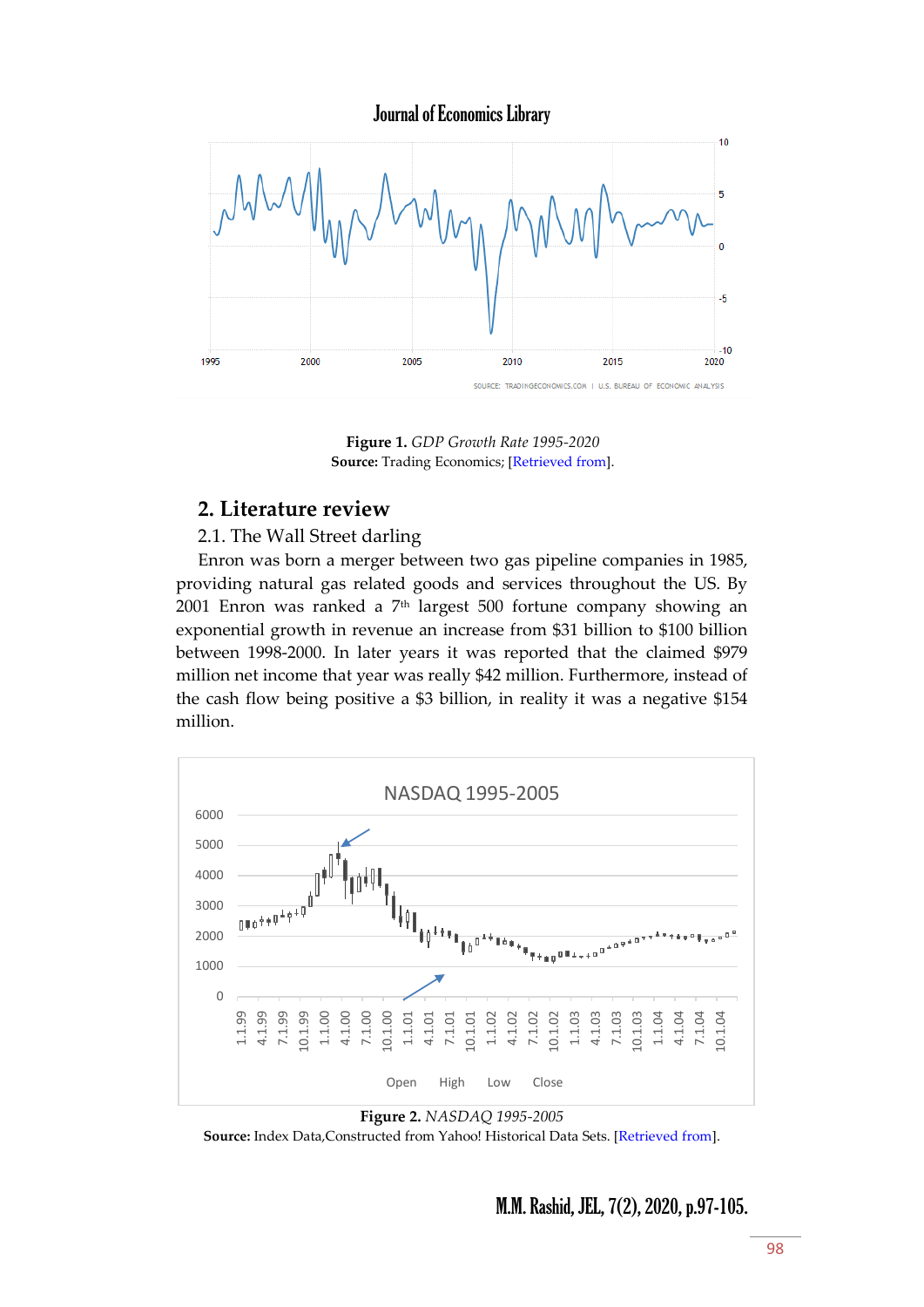An audit of the corporate culture reveals an apathetic and exacting culture. The Enron culture is one that is aggressive and arrogantbut prides in adhering to corporate values, but these values exist only on the surface, and increased risk taking on behalf of the shareholder to enrich the corporate officers is a norm. A fierce 'rank the yank', 'death of the messenger culture exists, impeding transparency and ethical work practice. A 2002 New York Times Article by details the overly competitive pay structure and lavish compensation being a standard at Enron, setting a bar and exceeding the standards of other Wall Street firms. Organizational culture is independent of effective leadership and occurs even if effective leadership is not present. In an organization where leaders show a tolerance and indifference for misconduct, will likely lead to a culture where employees cut corners and take excessive risks to derive profits.

#### 2.2. The major players

*Whistle Blower:* Enron Vice President: Sherron Watkins was given the task to sell off assets, but she was worried with the high-tech bubble bursting and Enron's stock prices slipping. Watkins was also responsible for finding unclear of-the-books arrangements backed only by Enron's deflating stock. Watkin's prepared a seven-page report that outlined her concerns about accounting scandals, but the report was found to be inconclusive by the CEO, the Chair and a third-party Arthur Anderson. In the October of 2001, Enron was reporting. Third quarter loss of \$618 million and \$1.2 billion write-off tied to the partnerships that Watkins' had warned about (Ferrel, Fraedrich, & Linda, 2017).

*CFO:* Andrew Fastow a CFO of the year in 2000 was indicted on 98 counts for inflating the profits of Enron. The charges included, fraud, money laundering, and obstruction of justice.

 Fastow was the brain behind the operations to conceal a \$ 1 billion Enron debt, and this was directly responsible for the bankruptcy

 Fastow was responsible for making \$30 million by using kickback and partnerships.

 Fastow initially pleaded non—guilty but changed his plea to guilty and admitted to scheming and hiding Enron debts and inflating profits and became a key witness against Lay and Skilling (Ferrel, Fraedrich, & Linda, 2017).

*CEO:* Jeffery Skilling the CEO of Enron was considered to be the mastermind behind the Enron crises and was one of the hardest to prosecute. He attributed the failure of Enron to; 'run on the bank' and a 'liquidity crises'.

 The judge instructed the jury to that it could find the defendants guilty of consciously avoiding knowing about the wrong-doing of the company.

 Skilling was found guilty of honest service fraud and sentenced to 24 years in prison.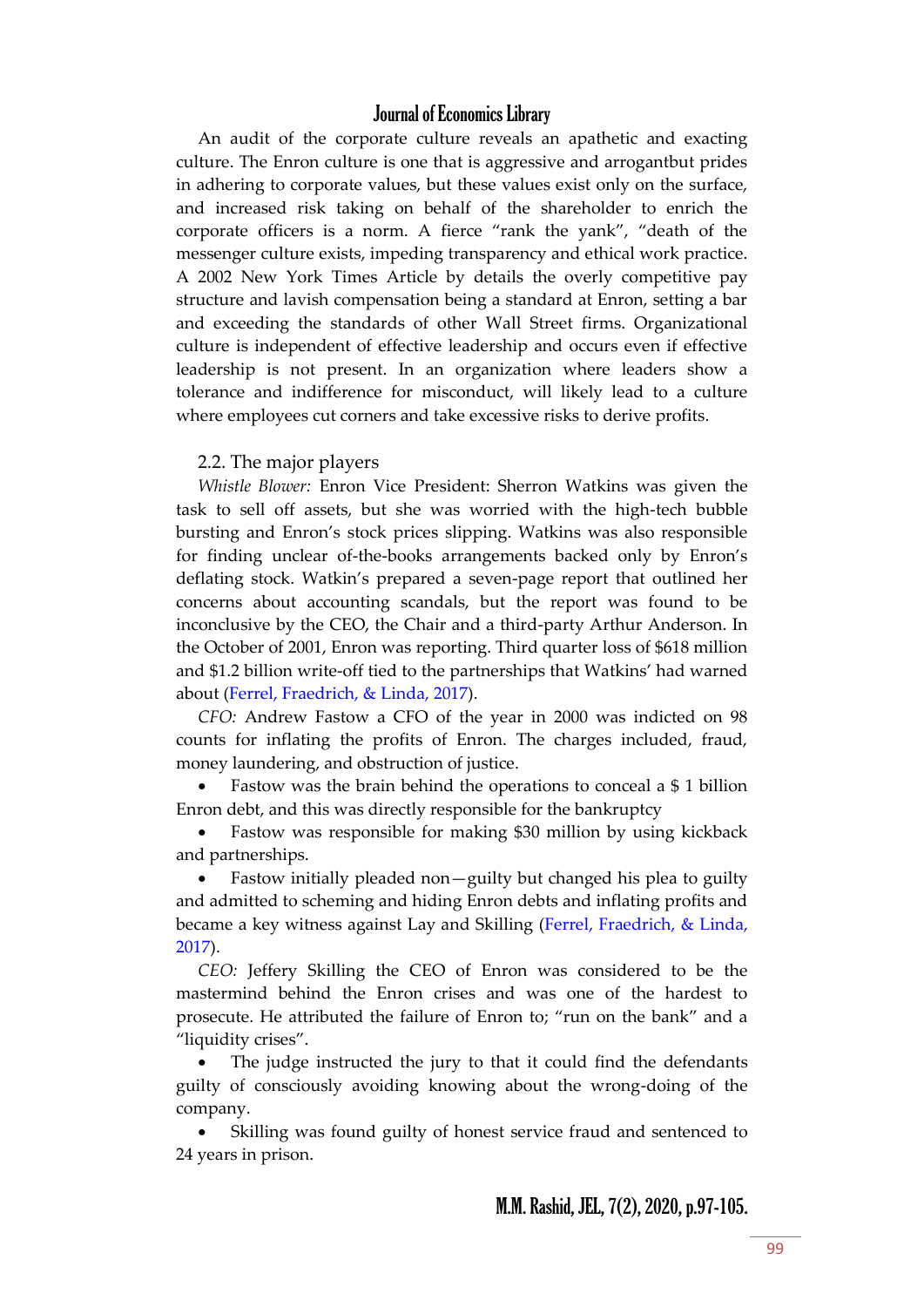In June 2010 the case was send to a lower court to be reevaluated (Ferrel, Fraedrich, & Linda, 2017).

*Chair:* Ken Lay was the CEO and chair of Enron in 1986 and was responsible for promoting Skilling. Lay was expected to be charged for insider trading and as to why he had begun selling his stock worth \$80 million in late 2000's.

 19 counts of fraud, conspiracy and insider trading, but the verdict was thrown out in 2006 when Lay died in Colorado and the ruling protected \$43.5 millions of Lay's estate that was claimed to have been stolen from Enron (Ferrel, Fraedrich, & Linda, 2017).

*Lawyers:* Enron was a client of Vinson and Elkins and accounted to 7% of the firms \$450 million in revenue. The lawyers dismissed the whistleblower allegations and came under scrutiny regarding allegations of providing opinions regarding Enron's special purpose partnerships. The firm did not admit to liability but paid Enron \$30 million to settle the claims of collapse (Ferrel, Fraedrich, & Linda, 2017).

*Merrill Lynch:* Merrill and Lynch also came under scrutiny from prosecutors and the SEC for its role in Enron's finances, starting with Enron's 1999 sales of Nigerian barrages.

 Enron recorded \$12 million in earnings due to the Nigerian deal and hence meeting its earnings goal at the end of 1999.

 M&L allegedly bought the barges for \$28 million of which Enron financed \$21 million.

 M&L went ahead with the deal despite internal documents and sources advising that about aiding and abetting Enron's fraudulent transactions.

 Replacement of a research analyst due to Enron threatening to exclude M&L from a \$750 million stock offering.

Paid \$80 million to the SEC to settle for the Nigerian deal.

 Risky practices by M&L continued till 2008 and it was bought out by Bank of America for \$50 billion (Ferrel, Fraedrich, & Linda, 2017).

#### **3. Discussion**

From our earlier analysis of the Enron situation and the major players, we can surmise that excluding the whistle-blower all of the major players had an important part to play in the downfall of the company. It has been argued that corporate culture and leadership play a big role in creating ethical and non-ethical practices in a company. Not only is the corporate culture and leadership of Enron being in questions but also of its major stakeholders who contributed to the crises.

*Corporate Culture and Bankruptcy:* Enron was considered a Wall-Street darling in the years prior to its bankruptcy and it posted exponential growth of revenue. But an audit of the corporate culture reveals that it had an apathetic and exacting culture. Furthermore, power was exercised in circumstances that would lead to a mis-use and abuse of power- Reward and Coercive power is apparent in Enron's culture, with reward power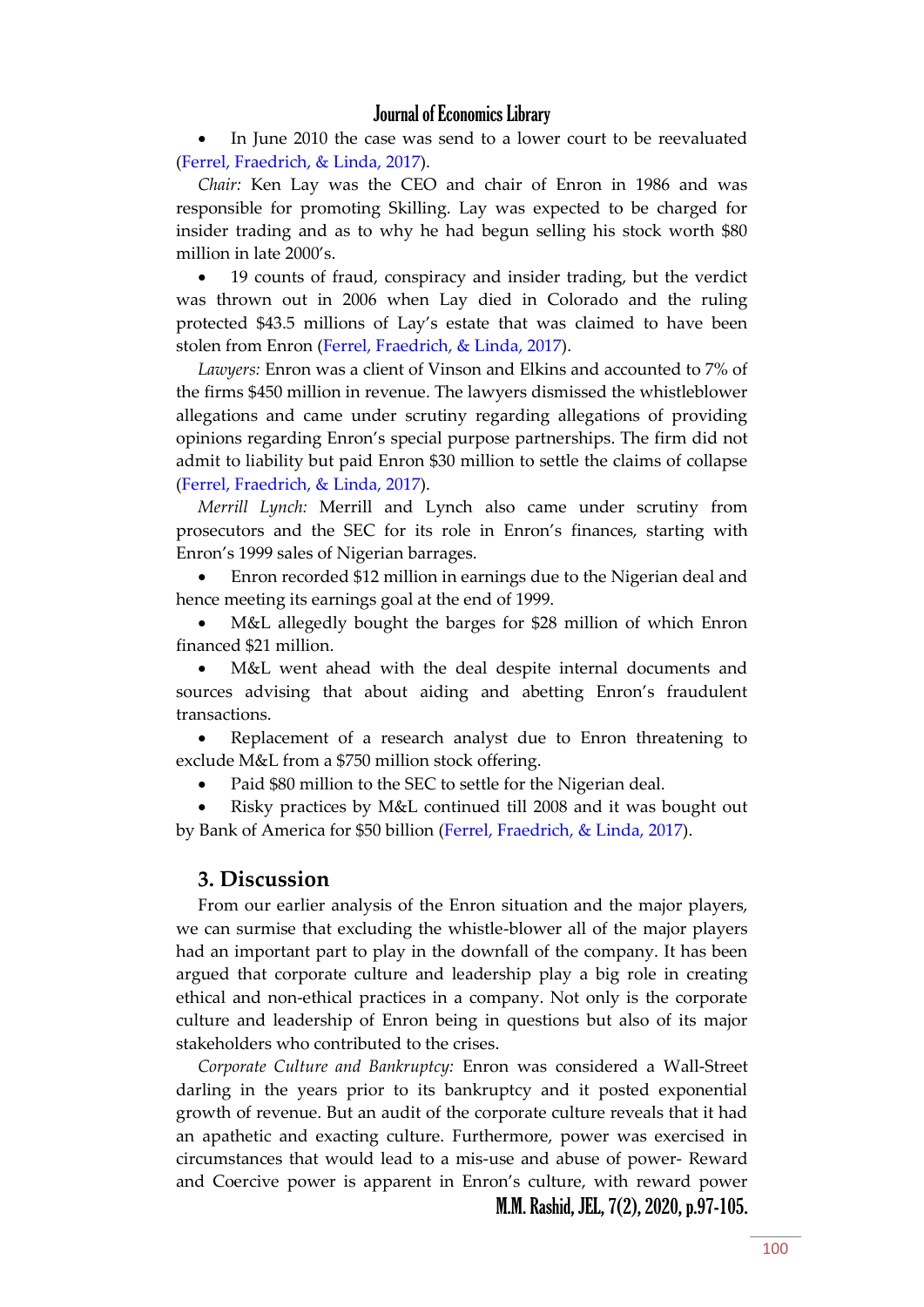being a gateway to self-interest, and coercive power being a gateway to low transparency and fear in the organization. An article by Banerjee & Barboza (2002) in the New York Times, details the extravagance that was present in Enron. 'For years Enron Corporation thrived on spending big and even as late as October – with warning ringing loudly about its rickety finances – no one at Enron saw any reason to change.'.

*Banker's, Auditors and Lawyers:* Enron was a very influential company and hence retained the best of talent both internally and externally. But the corporate culture of the firm and leadership was such that it had a negative impact on the external stakeholders as well. It can also be argued that the corporate culture and leadership of the external stakeholders was in itself faulty as they failed to prevent and disclose the wrong-doings at Enron that resulted in its demise. Vinson& Elkin's were responsible for dismissing the whistleblowers complaints, and their help in structuring special purpose entities.

Merrill and Lynch was responsible for engaging in business with Enron even though internal reports stated that it would lead to aiding and abetting. Furthermore, fear of a retaliation from Enron a \$750 million stock offering, was enough to offset any concerns Merrill had regarding ethics and going even as far as to replace research analysts who would not comply.

Arthur Anderson a prominent accounting firm was implicated during the scandal. Andersen was retained by Enron for about \$50 million a year but the was indicted on charged of obstruction of justice for destroying relevant documents and hence Arthur Andersen was barred from performing audits (Ferrel, Fraedrich, & Linda, 2017).

*The Role of CFO in the Crises:* Andrew Fastow named one of the best CFO's of the year was found responsible for embezzling both share-holders and other stakeholders. As a fiduciary has CFO position is a high-end responsibility that requires exemplary leadership skill. Being an awardwinning CFO and then setting an example for people in the company is vital to the financial success of the company. As CFO, Fastow is privy to sensitive material that is important financial success. Using and building on referent power instead of aggressive coercive power can lead to healthier corporate culture. Enron was a competitor to one of most well-known Wall-Street brands.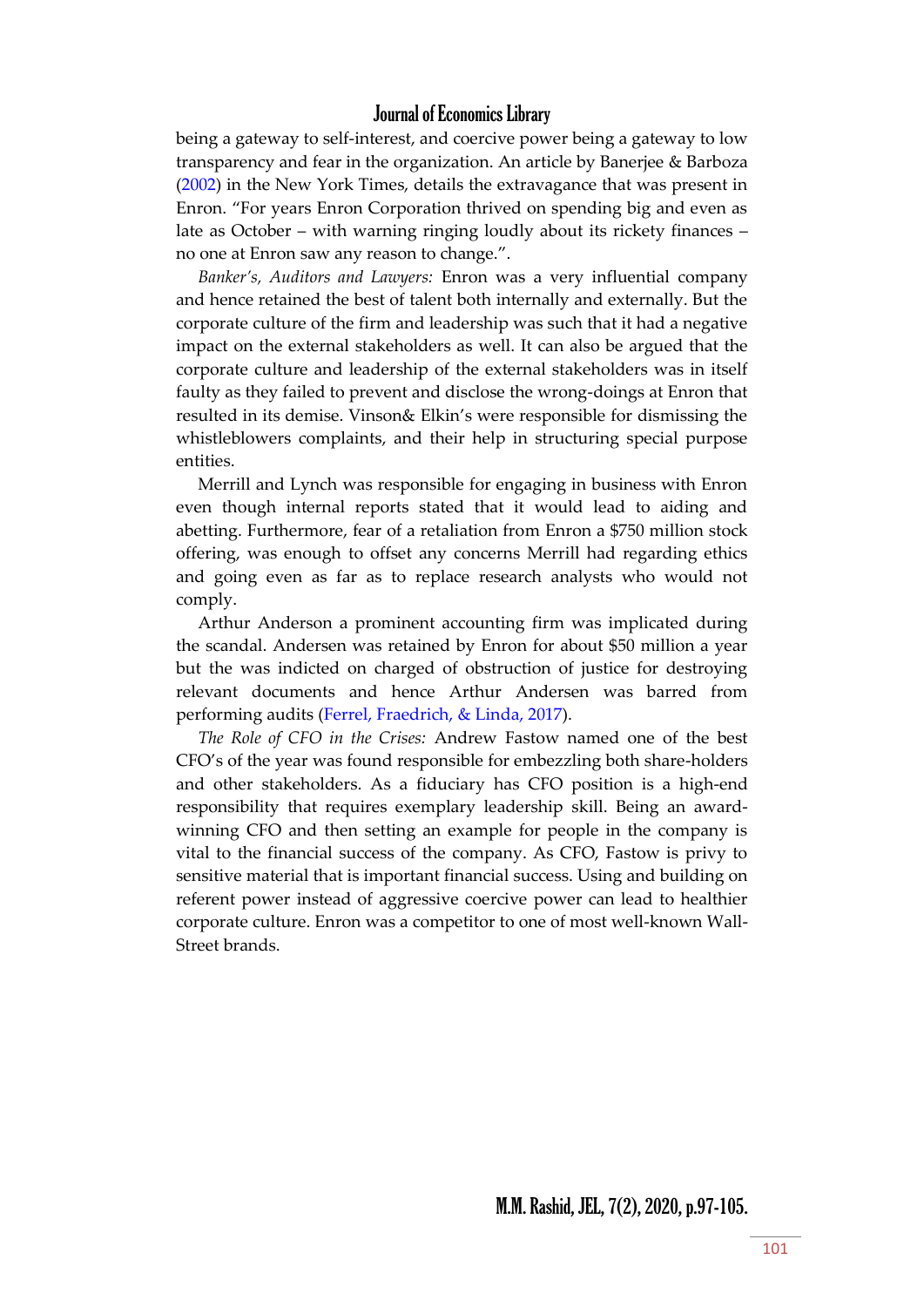

**Figure 3.** *Enron's reported revenue vs. Similary sized companies: Too good te be true?* **Source:** Enron Revenue Comparison, [\[Retrieved from\]](https://www.investopedia.com/updates/enron-scandal-summary/).

*Impact on Consumer and Business Sentiment:* The turbulent point time represents a cascade of events that rattled consumer and business confidence in the economy. This series of event culminate in the Great Recession and government intervention is required to restore investor confidence. The Consumer and Business sentiment represent index that are important indicators of trustworthiness in the economy.



**Figure 4.** *USA, Consumer confidence survey*

Source: Consumer Confidence, 1995-2018, The Global Economy, [\[Retrieved from\]](https://www.theglobaleconomy.com/USA/consumer_confidence_survey/).



**Figure 5.** *USA, Business confidence survey* **Source:** Business Confidence, OECD, The Global Economy. [\[Retrieved from\]](https://www.theglobaleconomy.com/USA/business_confidence_survey/).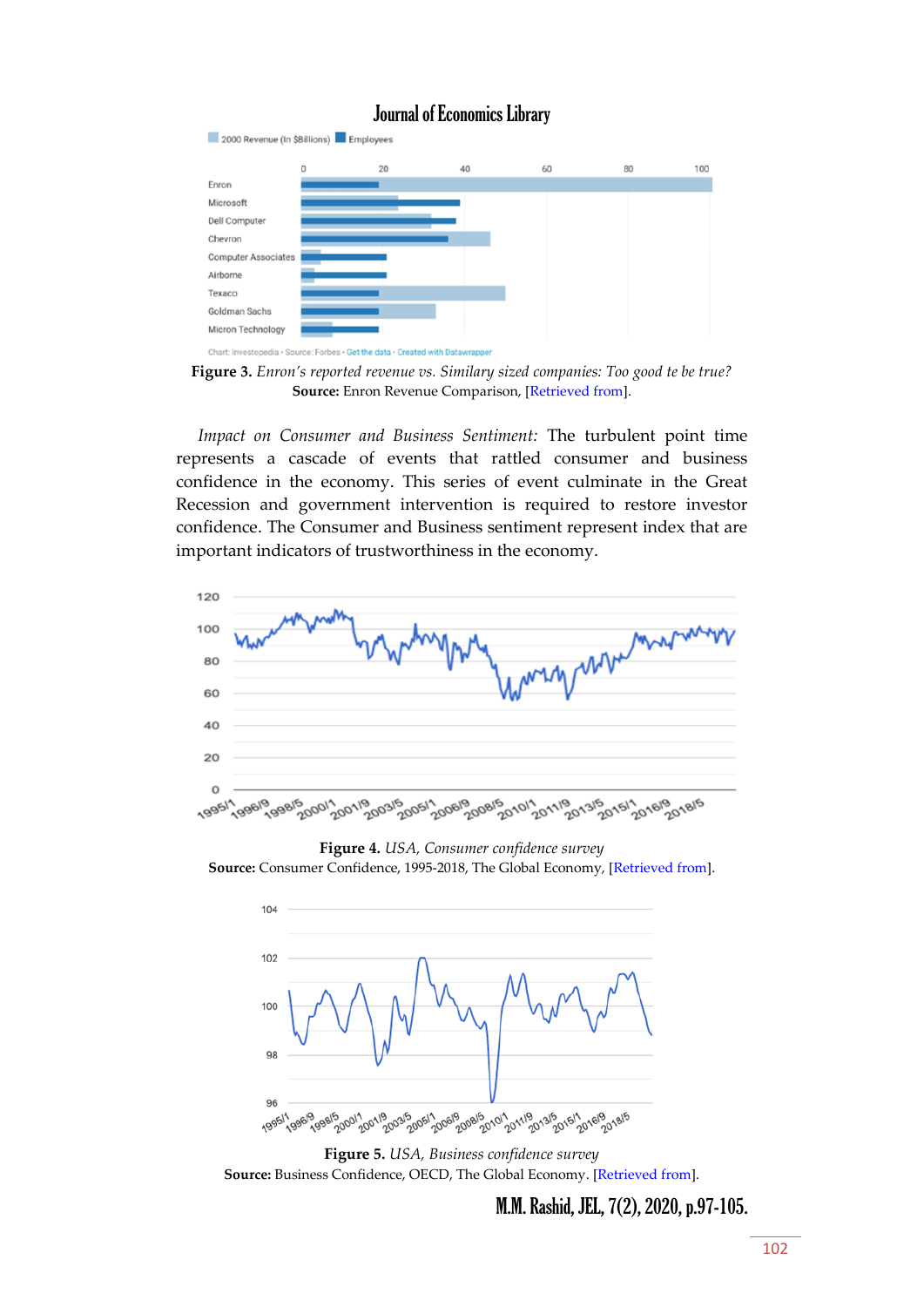Both the Consumer and Business Confidence show a decline in the years of 2000-2001. The fall in NASDAQ, the Enron Scandal and the local and international reinforce our analysis about the gravity of our position. The Consumer and Business Confidence is developed by Michigan State and OECD respectively.

*Great Recession and Government Intervention:* The Sarbanes-Oxley act was a response to the Enron scandal allowing for more restriction on companies. But the negative impact of the scandal was large, and four thousand employees suffered unemployment issues and retirement and pension issues. The culminating impact was felt more acutely in 2008-2009 with the subprime and the credit default swap markets and the trilliondollar TARP payments. According to an article by the U.S. Treasury, 'Congress authorized \$700 billion for TARP in October 2008, and the authority was reduced to \$475 billion by the Dodd-Frank Wall Street reform and Consumer Protection Act (Dodd-Frank Act).' (treasury.gov).



**Figure 6.** *Disposition of TARP Funds to date* **Source:** TARP Tracker 2008-2019, U.S. Treasury. [\[Retrieved from\]](https://www.treasury.gov/initiatives/financial-stability/reports/Pages/TARP-Tracker.aspx#All).

*Ethics, Ethical Accounting and Social Responsibility as Inferior Goods:* We have conducted analysis on several specific data points in a time-line that holds important financial positions in the financial, business and economic history of the U.S. Our earlier analysis of GDP growth rate shows a peak right before the Enron crises in 2001 and peak right before its dismal decline in 2007-2008. Is it then possible to hypothesize that once the income level of individuals increases the likelihood of scandals goes up as risk and reward increase? Are ethics, social responsibility and ethical accounting inferior goods whose demand goes down once income rises? This would hold to be true for all the executives who have been held responsible in the scandal. Hence, then the opposite would hold true as the damage to the society increase and income goes down, demand for ethics, social reasonability and ethical accounting increases leading to indictments and convictions.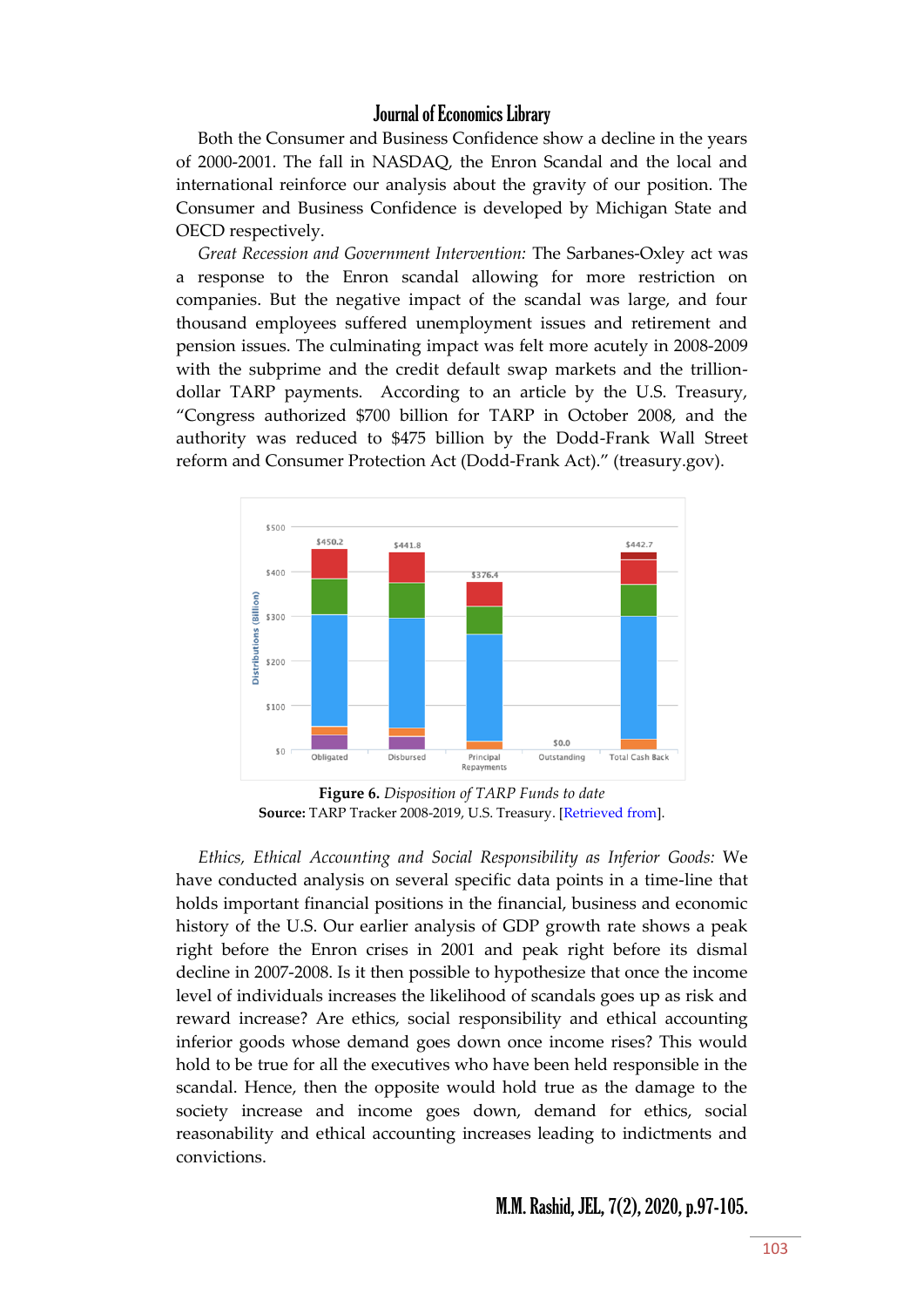

**Figure 7.** *Inferior good*

## **4. Conclusion**

In this paper we examine the years of 2000-2001 and the timeline of Enron, combined with the Asian Crises, Dotcom Bubble, International and local relations, and the Great Recession. It is not unlikely to believe that the financial crises and the dotcom bubble of 2001 were important factors in the fall of Enron. Furthermore, we audit Enron and its culture and ascertain a culture that is full of abuses of power, arrogance, and unneeded extravagance. Furthermore, the star-studded leadership does not lead by example but instead embezzles, the company and the stock holders. There is no focus on corporate social responsibility, or fiduciary responsibility. The culture of the firm and the extent of the corruption is a contagion that has spread to the lawyer, the auditors and the bankers. The Enron scandal and the collapse of the dotcom bubble is a major factor in the fall of NASDAQ and the fall in Consumer and Business Confidence and the consequent Government Intervention and Financial Crises. This paper also further hypothesizes about the possibility of ethics, social responsibility and ethical accounting being inferior goods and points towards peaks in business cycles and financial crises as evidence.